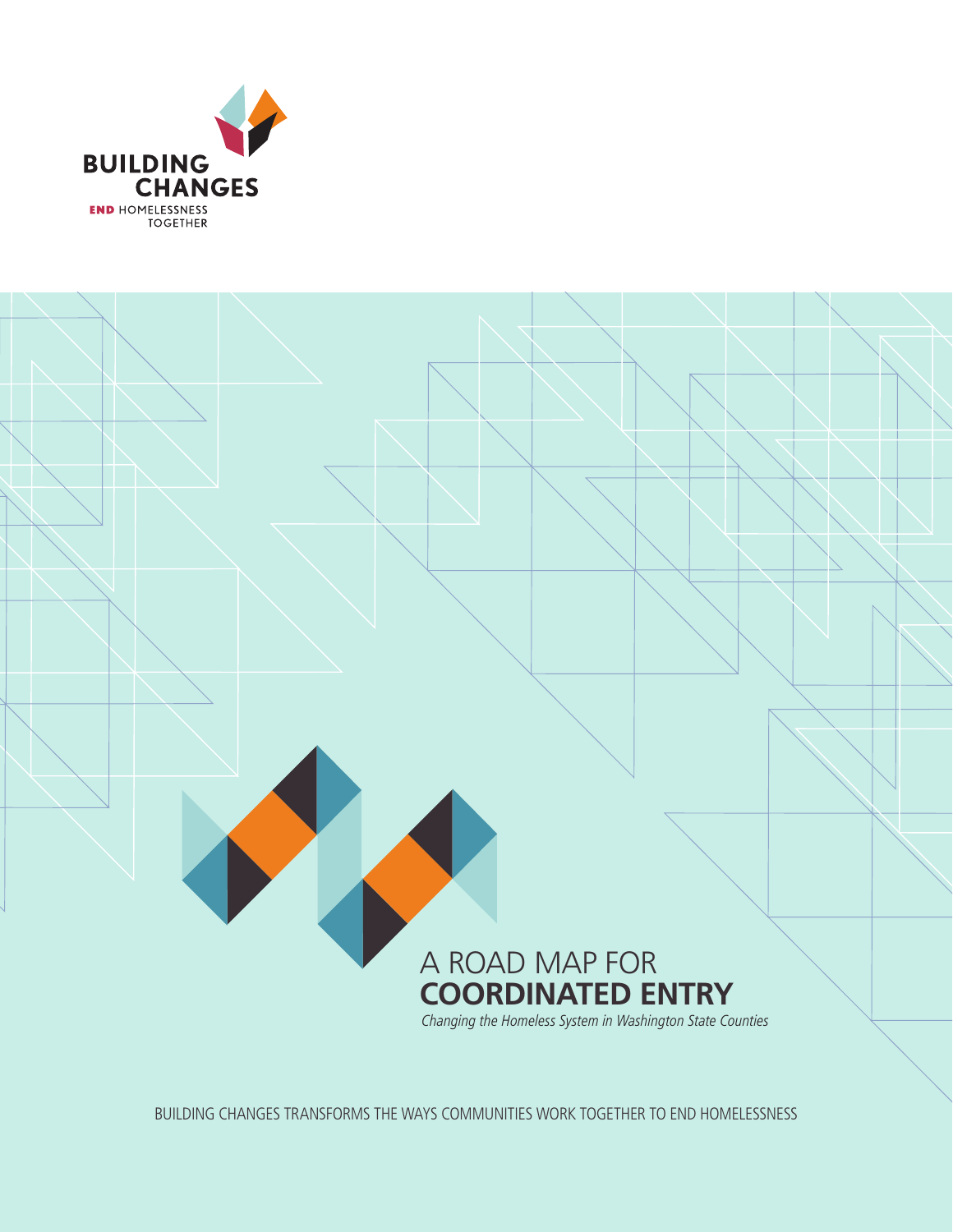

### **About Building Changes**

Building Changes is a nonprofit organization working to end homelessness across Washington state. We foster collaborative partnerships with government entities, community-based service providers, and private philanthropy and harness innovative, evidence-based strategies to collectively address the barriers to housing stability. We support our partners to do this work through our grantmaking, capacity building, and policy guidance. As a result, people at risk will avoid homelessness, and those who are homeless will be connected to services that move them into jobs and homes.

### **About Our Approach**

Building Changes is working to advance evidence-based, results-oriented solutions to ending homelessness. Our approach is a mix of both proven and promising practices, many of which are being implemented in communities across the country. We are learning as we go from our own programs and incorporating new ideas from other communities as we apply these strategies:

**Prevention:** Help people who are at risk of becoming homeless with services that stabilize them before they end up in shelter or on the streets.

**Coordinated Entry and Assessment:** For those who become homeless, simplify their access to housing and services by coordinating their applications and referring them to programs that have worked for others.

**Rapid Re-Housing and other Housing Resources:** Quickly provide the type, amount, and duration of housing assistance that each individual or family needs.

**Tailored Programs and Services:** Match the services to the particular individual's or family's needs instead of using one-size-fits all approaches.

**Economic Opportunities:** Help people stabilize their housing, long-term, by supporting educational and workforce development opportunities.

**Evaluation:** Collect data and continually evaluate the impact of these approaches in order to improve, and scan the country for innovative ideas to bring to our communities.

### **About This Report**

"A Road Map for Coordinated Entry**:** Changing the Homeless System in Washington State Counties" is part of a series of reports documenting the implementation of a new initiative under way in three Washington state counties—King, Pierce, and Snohomish. This initiative, which is being funded by Building Changes through the Washington Families Fund, and by the Bill & Melinda Gates Foundation through the Homeless Families Initiative, is part of a comprehensive systems change intervention designed to prevent and end family homelessness in our state. Each of these three counties has developed a plan to reduce homelessness by 50 percent by 2020.

Our reports are developed to help funders, homeless housing and services providers, government entities, and stakeholders from other systems learn from this work. See our website: www.BuildingChanges.org for our library of other resources, including case studies, best-practice reports, plans, and toolkits.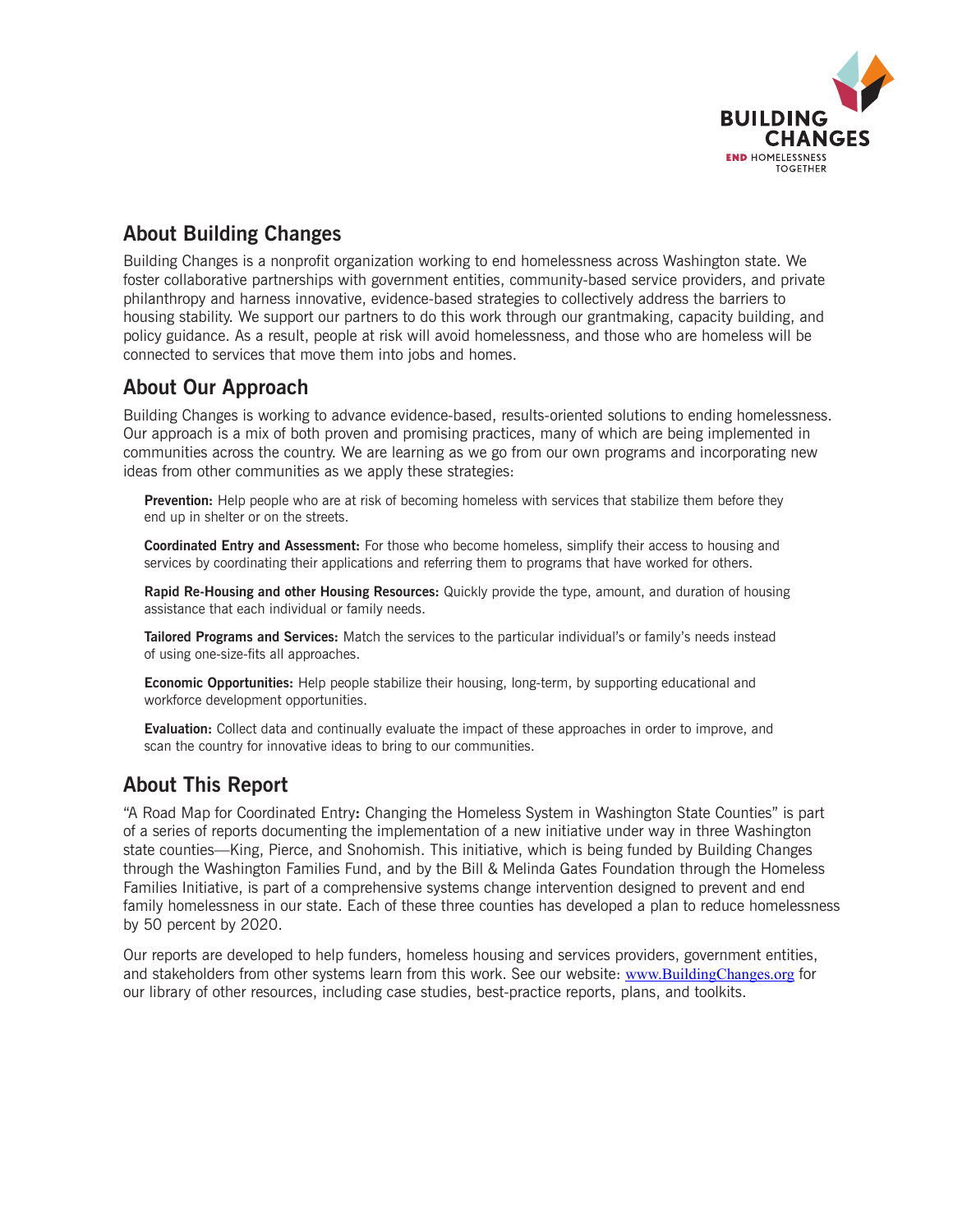

# Introduction: Why Support for Coordinated Entry is Rising

Coordinated entry has been identified nationally as a best practice in homeless housing systems. It's more than just a valuable strategy in itself. Coordinated entry drives, directs, and stabilizes other necessary and desirable strategies. It's the engine, rudder, and anchor of comprehensive systems change.

With coordinated entry in place, people experiencing homelessness don't have to call dozens of agencies a day for help, only to hear "Try back tomorrow" from every one. Providers can spend their time serving clients, not fielding futile telephone queries; and instead of having to interview arriving households for data entry purposes they can start meeting client needs based on information already in the Homeless Management Information System (HMIS). Agencies collaborating around a common intake structure can easily put clients in touch with programs offering supplementary services and supports. Providers worry less about filling program vacancies in a timely fashion, because they regularly receive clients pre-screened for eligibility and clients get referred to programs that are designed for people with their experiences and backgrounds.

Administrators and funders, too, find that coordinated entry helps them make better decisions. Client data are more likely to be complete and current. So is information about provider programs that will best match what clients need. Also available for the first time is information about people who are turned away, about whom little was known in the past. Analyses of comprehensive data reveal, quickly and accurately, gaps and superfluities in services. Leaders can base their decisions on numbers that tell what's happening throughout a region instead of depending on bits of information from scattered organizations.

"If a homeless family was making calls on a cell phone, the battery had to be charged somehow, and money for minutes might be tight. If a housing unit was found, they might miss the intake appointment because of transportation problems and lose their place. If they made it to the meeting, the unit might be the wrong size, or their income didn't match eligibility requirements, or the distance of the unit from their workplace required a car they didn't have, or an element in their background disqualified them at that particular agency—and they were back to square one. If they were accepted into a program, it might have had a one-size-fits-all assistance package forcing them to use mental health services even though they didn't have mental health issues, or to take irrelevant classes in parenting or in repairing a credit history. A coordinated entry system changes all that."

*Troy Christensen Homeless Programs Administrator Pierce County, Washington*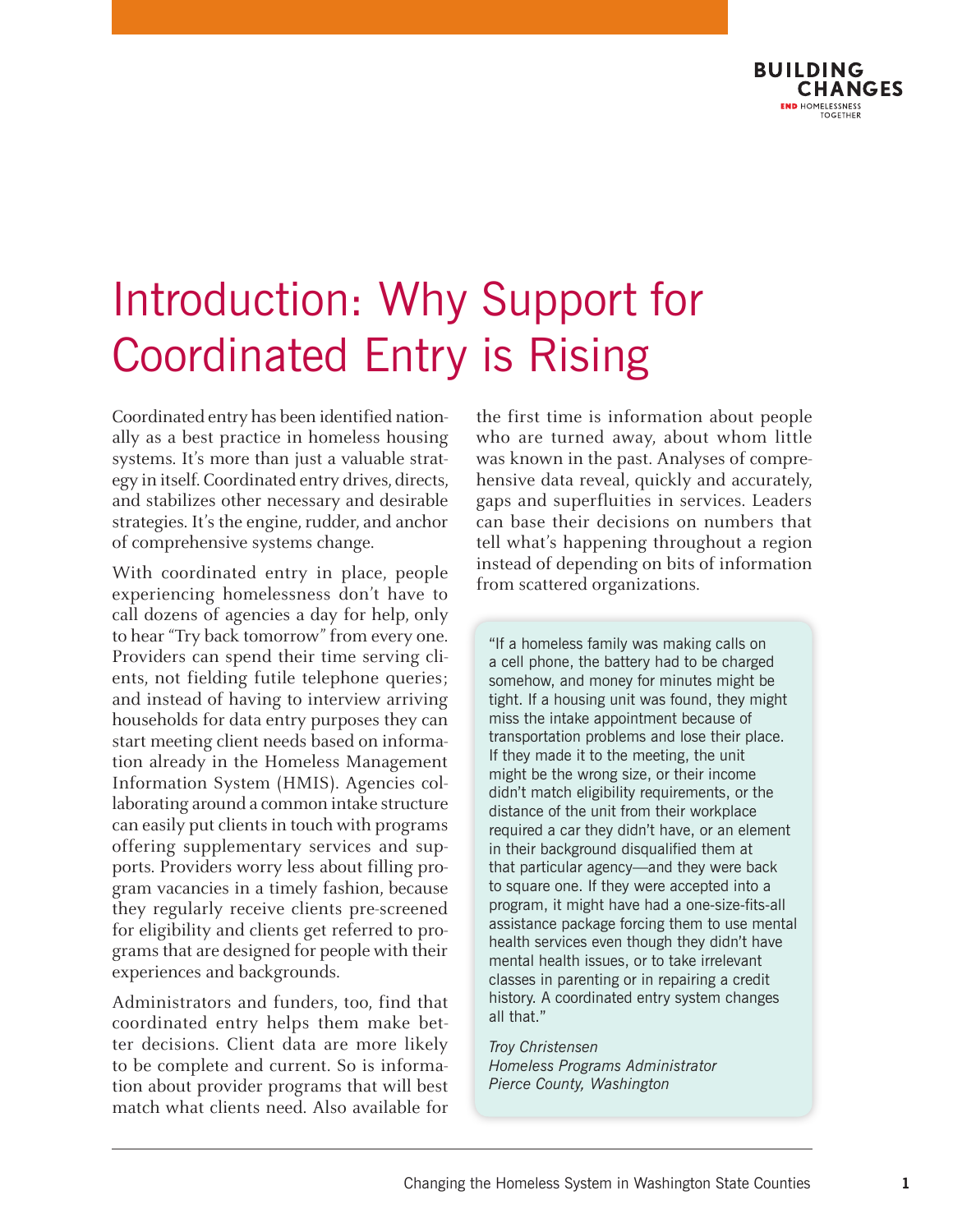Most important, perhaps, is that coordinated entry propels collaboration in other best practices: homelessness prevention, rapid re-housing, tailored services, and economic opportunities. For broad systems change, then, coordinated entry is an ideal place to start, counterintuitive though this may seem when the change will involve so many human and organizational complexities, especially in heavily populated counties with numerous different agencies.

 $\mu$ Coordinated entry propels collaboration in other best practices: homelessness prevention, rapid re-housing, tailored services, and economic opportunities."

### **Complexities of Building Coordinated Entry**

Introducing coordinated entry into a homeless housing system poses intertwining challenges, as Building Changes and community partners know from studies by the National Alliance to End Homelessness (NAEH) and others. Difficulties range from the broadly organizational and technological to the deeply human and cultural.

An inclusive group of stakeholders must create a suitable design and commit to moving the work along. The region's HMIS must incorporate uniform online tools for recording client data during intake and assessment interviews, and must yield data reports that can both improve agency programs and enable coordination between them. Providers must reform their routines and protocols, and walls between programs must come down to let agencies share information.

Changing provider procedures and boosting collaboration can be the most difficult. Agencies struggling under already-heavy administrative burdens naturally resist replacing familiar methods, which have brought them degrees of success over the years, with complicated unknowns. They may worry that money and time spent on "bureaucratic demands" will be shifted away from creating additional housing and sustaining high-quality client services. Some may fear that the social-services best practice of forming warm individual ties with clients, as a way of helping them grow confidence in their own capacity to rebuild their lives, will be jeopardized by a focus on technological mechanisms and generic protocols.

Given the inevitable creaks and groans of a major change entailing some loss of autonomy, is coordinated entry earning the kind of support from Washington state providers that can fuel large-scale community endeavors with full human power and intelligence?

### **A Coordinated Entry Glossary**

**Coordinated entry/assessment/engagement** involves coordinating the assessment and referral process for housing and other services across agencies in a community.

**Centralized intake** refers to one location where people at risk for or experiencing homelessness can go to be assessed to determine which resources would best meet their needs. The location for intake can be either virtual (via telephone or Web) or physical. The virtual or physical location may serve all populations or there might be separate locations for each population.

**Decentralized intake** involves multiple coordinated locations (physical, virtual, or both) throughout the community that offer assessments and referrals. Sites can either be operated by one agency or by different agencies. All sites are coordinated because they use the same assessment form, targeting tools, and referral process. Each site has equal access to the same set of resources.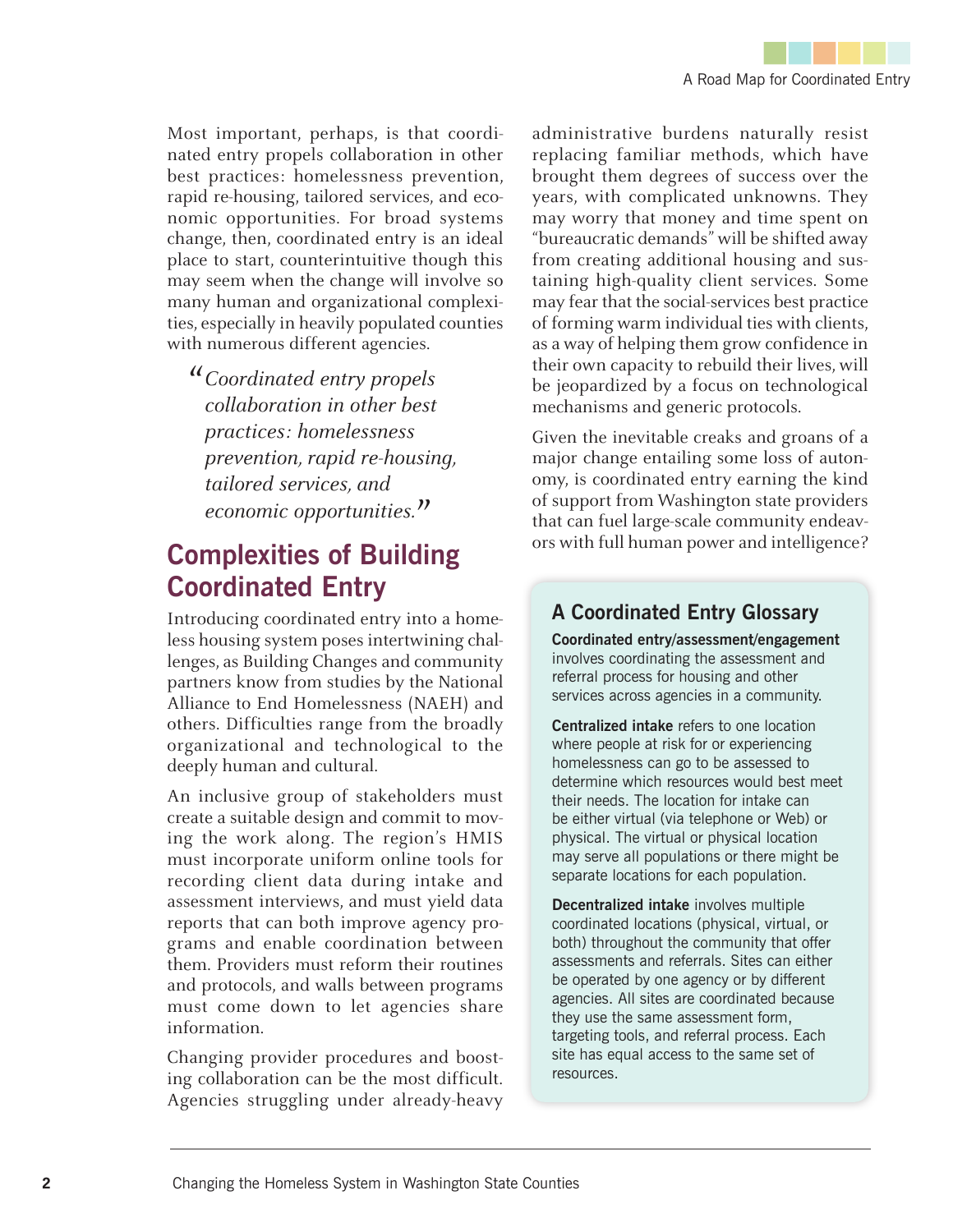

# Coordinated Entry in Three Washington State Counties

King, Pierce, and Snohomish, Washington state's three most-populous counties, are reorganizing their homeless housing programs as part of a comprehensive systems change initiative aimed at ending family homelessness. This initiative is guided by best practices and emerging new concepts from a number of communities across the United States and is being funded by Building Changes through its Washington Families Fund (WFF) and by the Bill & Melinda Gates Foundation through its Homeless Families Initiative.

These "demonstration counties" are receiving funds through WFF to develop coordinated entry systems, a first step in meeting their goal of reducing family homelessness by 50 percent by 2020. Their models are diverse because, as Building Changes has long believed, each community knows best how to leverage its resources and improve the provision of housing and services. "Each of the three counties approached it differently, but in all three what stands out for me is the provider voice," said Emily Nolan, Building Changes program director. "The counties are engaging with the providers, asking, 'What do you need to see from coordinated entry? How do we walk you through the change together?'"

Pierce was the first of the three counties to receive funding, having been furthest along in its planning for their coordinated entry system. They were ready when the grant process began.

 $\mu$ The models for coordinated entry are diverse in each county, because as Building Changes has long believed, each community knows best how to leverage its resources and improve the provision of housing and services."

### **Pierce County: Centralized Intake**

Centralized Intake was launched in January, 2011**.** Called Access Point 4 Housing (AP4H), it is managed and staffed by Associated Ministries, the lead agency for the project. Once connected to AP4H via a free-of-charge number, callers are screened to determine whether they are eligible for a comprehensive assessment. If so, the household is scheduled for a face-to-face assessment of strengths and needs with an AP4H housing specialist, within one business day if possible (based upon level of urgency), at an AP4H office. Client data is then entered into HMIS.

Currently eight assessment sites are open on different days at different hours: the main office in the county seat of Tacoma, plus seven sites in more rural areas. When in-person assessments are complete in HMIS and the head of household consents to a referral, the AP4H housing specialist opens access to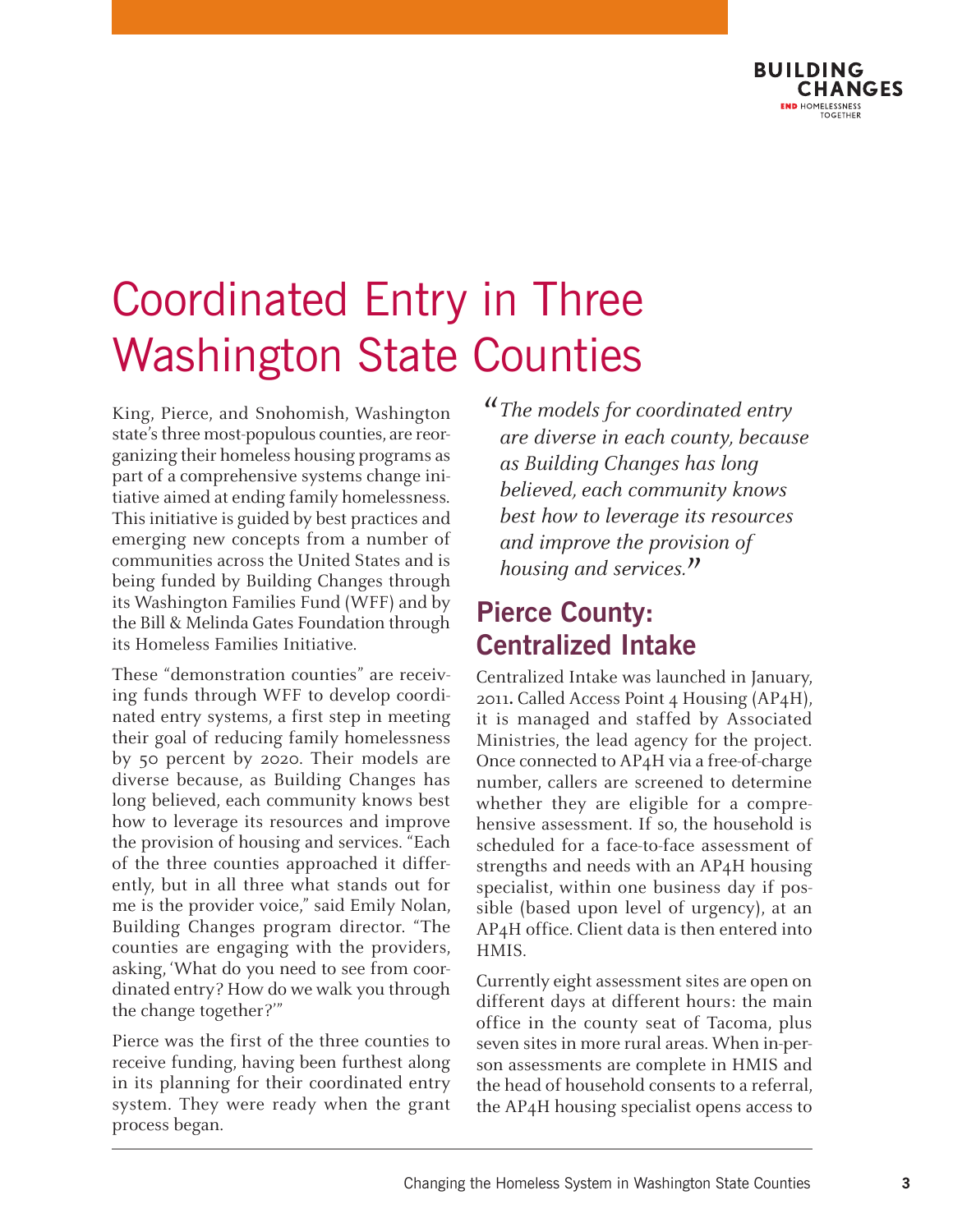the applicant record in HMIS to a provider whose data in the system indicates a suitable opening. Only in special circumstances do providers refuse a household that is a good match.

In cases where housing can't immediately be secured, an AP4H staff member provides interim light case management for applicants, linking them with other needed services besides housing, such as Worksource or medical care. "People don't ever have to be told 'nothing is available,'" said Troy Christensen, homeless programs administrator at Community Connections, Pierce County's human services division. "We're better prepared to coordinate than we've ever been."

The community of homeless housing providers is the backbone of Centralized Intake. Most use the system to fill vacancies in their homeless prevention programs, 90-day shelters, transitional housing, permanent supportive housing, or housing first programs, thereby closing any agency "side doors" where families with inside information or prior ties with staff might have been able to knock in the past. Providers at walk-in and first-come-first-served shelters are not required to use Centralized Intake, but the programs are listed among those used by AP4H staff to place clients when other housing is unavailable. Domestic violence shelters and severe weather shelters are similarly included on AP4H's list and exempted from using Centralized Intake. But all of these exceptions make referrals to AP4H to assist their clients in finding permanent housing once their shelter stay is up.

The meticulous self-analysis and timely self-reporting of participating providers are critical for making Centralized Intake work well for homeless households. All providers maintain current information in a shared, Web-based document about vacancies in their programs. Additionally each program keeps detailed up-to-date agency profiles sources in HMIS that identify their target populations and specify eligibility requirements so that clients are matched with appropriate resources. Requirements might include:

- Household size
- Minimum household income
- Expectations about paying rent
- Readiness to work
- Clear criminal background or credit history
- • Maximum length of stay, or
- Mandatory participation of a provided service.

Whereas in the past many agencies created their own programs and then required clients to participate in a package of services regardless of whether they needed them or not to regain housing stability, now agencies are moving toward tailoring their services to each arriving household according to the Centralized Intake assessment of the household's needs.

 $\mu$ The meticulous self-analysis and timely self-reporting of participating providers are critical for making Centralized Intake work well for homeless households."

So far, Centralized Intake is proving to be worth Pierce County providers' efforts. Several have told Christensen that the same resources can now help more households in smarter ways. An agency with a major budget deficit improved its financials by eliminating its intake personnel. And because the vacancy rate in the county's available units has decreased from about 15 percent to "virtually zero," said Christensen, more homeless and at-risk people are being housed at any given time.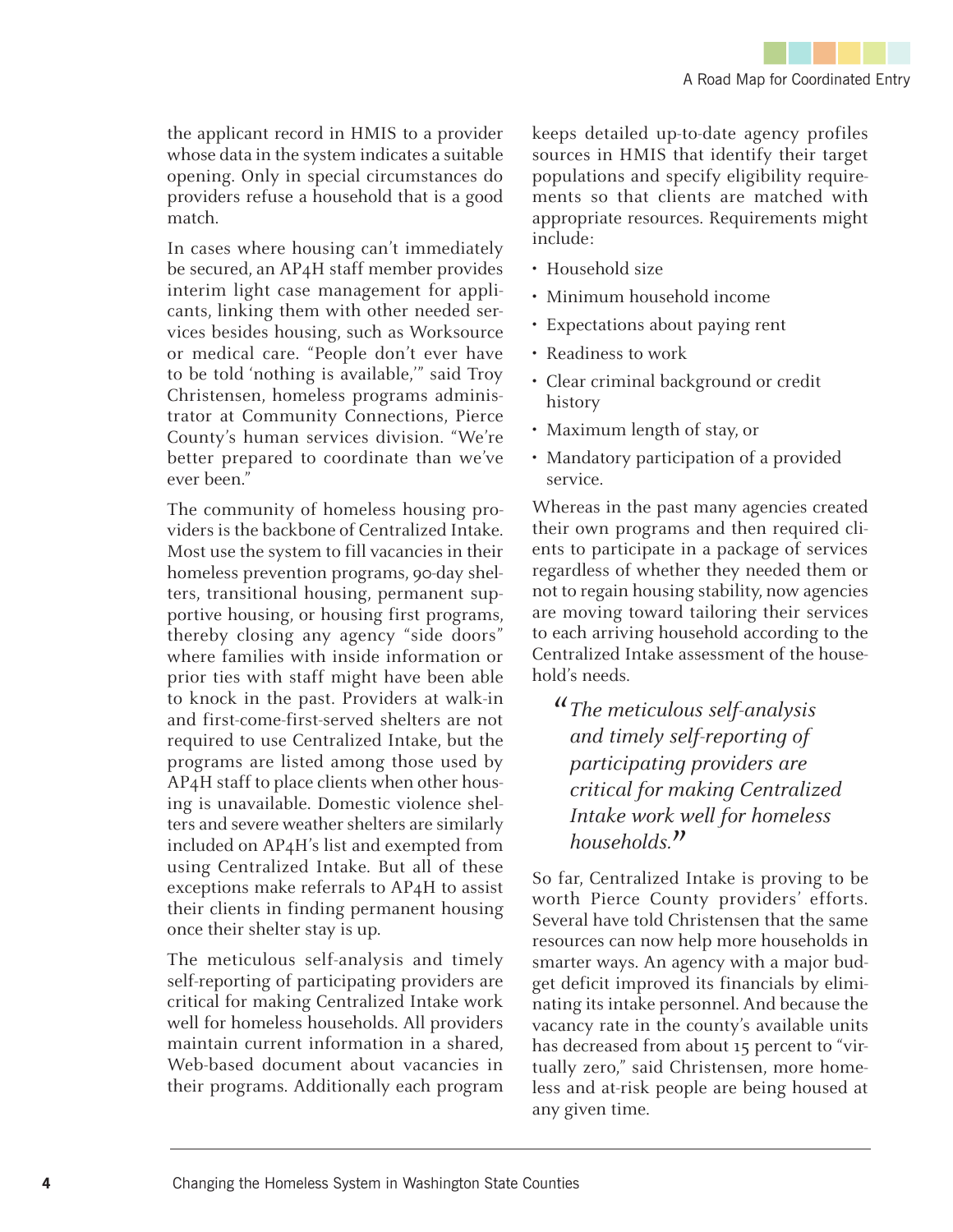

Besides enhancing the county's ability to tailor services and to open pathways toward economic opportunities, the new system is speeding a conceptual shift on the wisdom of using a generous share of resources on preventing families from becoming homeless. Said Christensen, "Based on data we continually receive, the majority of at-risk households requesting prevention services are families, and the majority of those requesting immediate re-housing services are single individuals. Clearly, our investment in ending family homelessness should focus on prevention. But given the number of families at risk of homelessness, we cannot assist them all. So we need to get significantly better at predicting which will become homeless without our assistance."

"Besides enhancing the county's ability to tailor services and to open pathways toward economic opportunities, the new system is speeding a conceptual shift on the wisdom of using a generous share of resources on preventing families from becoming homeless."

### **Step By Step: Building Centralized Intake**

In 2009, funders signed a Compact for Change, signaling a commitment to revamping Pierce County's homeless housing system. A steering committee comprised of funders and consultants sought input and advice from a group of providers and families currently or formerly experiencing homelessness. Leaders and providers studied coordinated entry systems elsewhere in the nation, and a committee of providers from homeless housing programs (there are 22 in Pierce County) decided that a fully centralized intake system would serve the community best.

Pierce County has already met a Washington State Department of Commerce requirement for receiving Consolidated Homeless Grants that will take effect at the end of 2014. By that time, all lead and sub grantees in the state must have in place a uniform system of client intake, such as using a common tool for consistent screening of eligibility and needs. At this early date, more than two years before the deadline in a statewide transition, Pierce County is leading the way, and Commerce is relying on Pierce to share lessons learned, said Christensen. "They've visited us to learn more about how we developed our system, and the lessons we learned—in other words, what we would alter given what we know now."

### **Solving Post-Launch Problems**

The original goal of Centralized Intake was to serve all households experiencing or at risk of homelessness, with intake for prevention and diversion services included. But rampant unemployment and high rates of foreclosure in the region had swelled the numbers of vulnerably housed and homeless people to the point where the level of demand swamped the system. "On Day One we had 500 calls and 100 walk-ins, when we had expected about that number per month," said Christensen. Voicemail filled up, shutting down the phones by 11 a.m. Clearly, marketing had become unnecessary. "Just telling the providers was enough to overwhelm CI on the first day," said Christensen.

A phased-in launch might have avoided the problem. But having traveled past that option, and facing the hard truth that 50,000 households might statistically be classified "at risk" based on comparisons between their incomes and Area Median Income, eligibility for the Centralized Intake process was narrowed.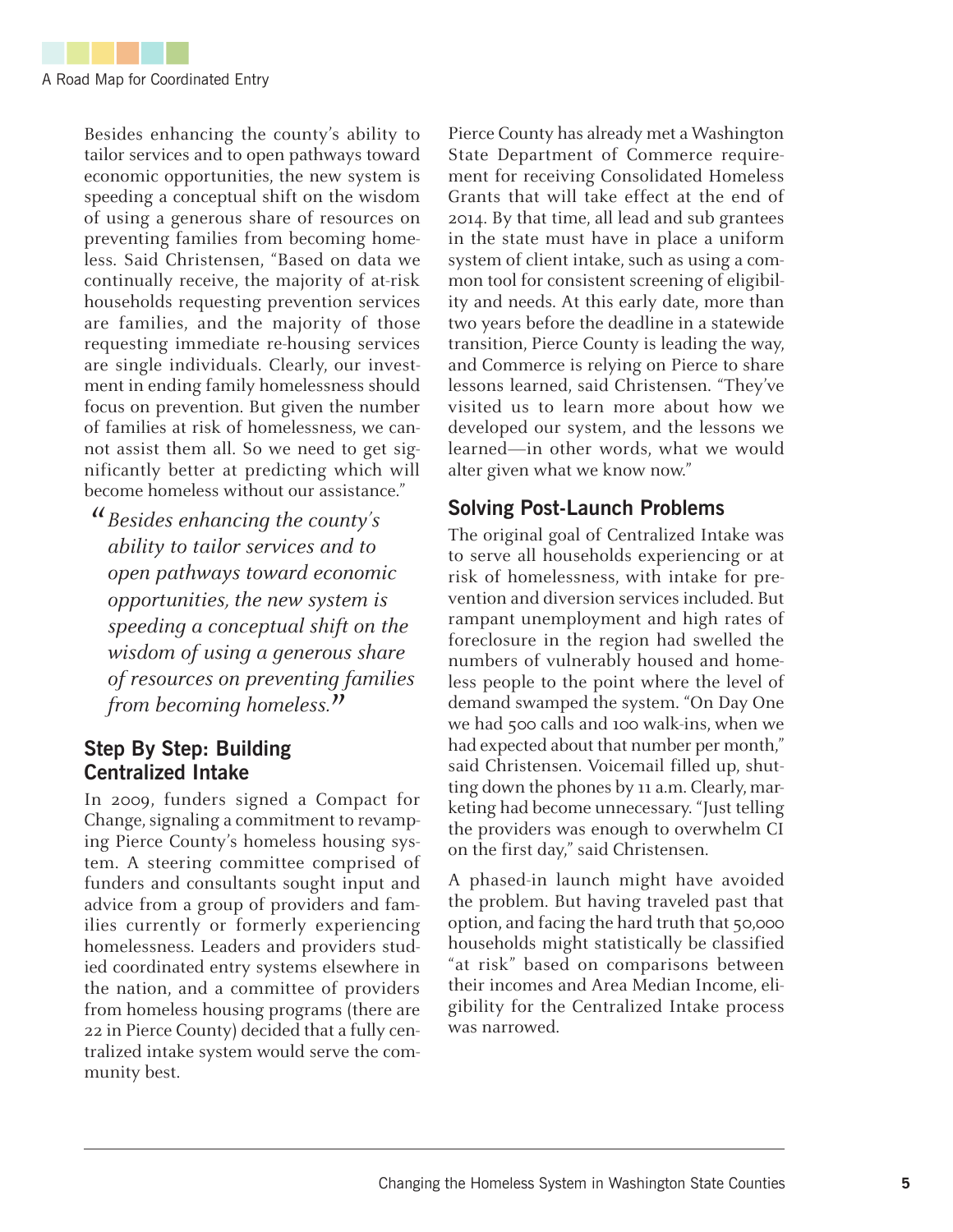After all, said Christensen, "90 percent of Americans at statistical risk of homelessness never actually become homeless." So signs posted at strategic locations around the county saying If you need rental assistance, call this number were taken down, lest they encourage people wondering whether they could pay their rent two months hence to call even though they might never have to enter the system. By choosing only a few of the populations defined by HEARTH as being "at risk," Pierce County managed demand, and will still be able to use data collected in HMIS to measure the progress of Centralized Intake over time against HEARTH outcomes.

### **HEARTH Act**

The Homeless Emergency Assistance and Rapid Transition to Housing (HEARTH) Act 2009 was the first reauthorization of the McKinney-Vento Homeless Assistance Program since 1992. The purpose of HEARTH is to establish a federal goal of ensuring that individuals and families who become homeless return to permanent housing within 30 days. HEARTH mandates that all communities funded through Emergency Solutions Grants (ESG) and Continuum of Care (CoC) will have a coordinated entry system. The office of Housing and Urban Development, which oversees HEARTH, is evaluating communities based on the following outcomes:

- The length of time individuals and families remain homeless
- The extent to which individuals and families who leave homelessness experience additional spells of homelessness
- The thoroughness of grantees in the geographic area in reaching homeless individuals and families
- The overall reduction in the number of homeless individuals and families
- Jobs and income growth for homeless individuals and families
- Success at reducing the number of individuals and families who become homeless

HMIS data are growing more useful to all, but providers are still striving to make their system input cohere with input from the county. For example, assessments must focus on people's present strengths and needs, not on past disasters (beyond noting any that might affect background eligibility for certain programs). Additionally, because HMIS can capture only the number of housing units that are actually vacant and available to new occupants, a Web-based spreadsheet had to be designed to centralize data on pending vacancies as well. Flaws in this "Drop Box" system have led AP4H to consider replacing it with a Google-based application.

In general, the problems Pierce County encountered during the shift to Centralized Intake suggests there is wisdom in allowing a generous span of time between conceptual design and launch for hiring and training staff, finalizing policies and procedures, and measuring the gap between probable demand and the system's ability to respond.

But no system can be perfect when launched. It must be up and running, with on-theground troubleshooting and fine-tuning, if problems are to be spotted and parts of the system are to dovetail at last. Besides, added Christensen, taking months to open the front door, after funds were released to start the contract, means using money that could be on the street housing people to support an organization not yet providing a direct service to the community.

 $\mu$  In general, the problems Pierce County encountered during the shift to Centralized Intake suggests there is wisdom in allowing a generous span of time between conceptual design and launch."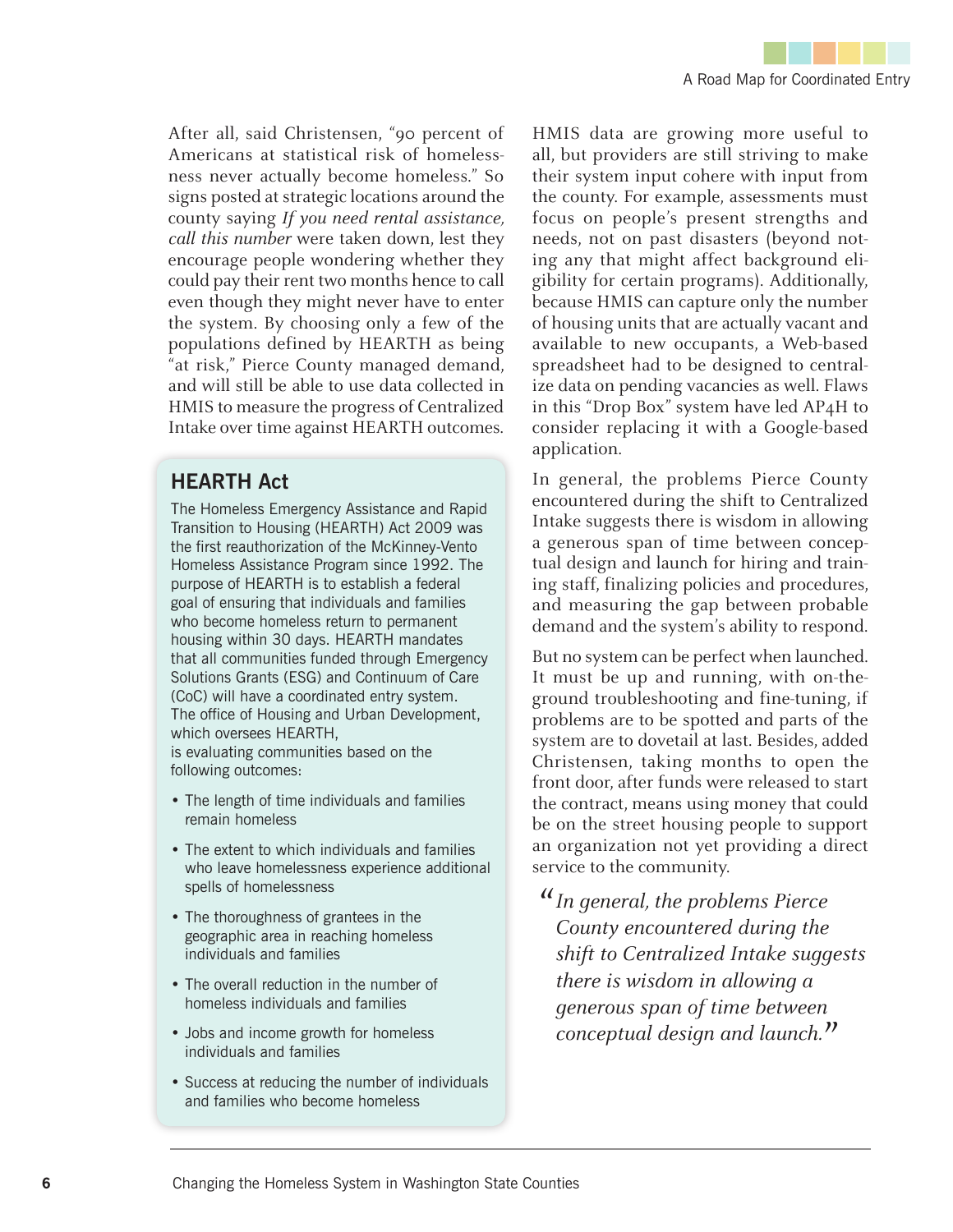### **Garnering Community Support**

As Centralized Intake geared up, complaints started coming in. Pierce County held a series of town meetings to respond, and after a few meetings, the message from those attending seemed to be that the new system was working fine. With community support seeming strong and no new people showing up, the meetings were discontinued. "A year later it was scary to hear that providers were complaining that their concerns weren't being heard, and asking why we weren't listening to them," Christensen said. "We quickly reinstated those meetings so that people had a place to voice their concerns. For systems change to succeed, you need a reliable channel of communication for any provider to talk about issues. It also helps people be more responsible in their complaints."

Christensen maintains that leaders shouldn't wait for complaints to surface before creating a communication process that might at first seem superfluous or needlessly protracted. Pierce's strategy now is to deliver, long-term, the same consistent messages again and again, in regularly scheduled public forums, in presentations, in coalition meetings, and in individual meetings with providers.

Even so, misconceptions persist. A nationwide belief that coordinated entry will somehow increase the homeless housing supply doesn't readily yield to the repeated message, "That's not what coordinated entry is for. It's to end the guessing game," said Christensen. A more startling complaint arose when unoccupied units were filled after Centralized Intake was in place. Speedier, more efficient No Vacancy replies to queries were interpreted as signs of worse housing shortages—caused by the new system.

The county is learning to live with such ironies. Leaders concede, too, that some complaints (though obviously not all) might have been forestalled if providers who had chosen a Centralized Intake model had helped design it. "Providers who participate

throughout the process of system change are more likely to share responsibility and accountability for the results," said Christensen. "The system doesn't belong to Associated Ministries or the County; it belongs to all of us."

Feelings of shared ownership are growing. Providers have new ideas about tailoring services and making the shift from transitional housing approaches to rapid re-housing. Providers are also noting that the disparate requirements set by funders for program eligibility can hinder systems change. Tailoring services for a household with a complicated history and situation can seem impossible when, for instance, clients qualify for an agency because they're employed, and the match looks ideal in other respects—except that an eviction on the household's record runs contrary to funder stipulations. If providers need to move toward greater coherence and consistency in their endeavors, so do funders.

 $\mu$  Feelings of shared ownership are growing. Providers have new ideas about tailoring services and making the shift from transitional housing approaches to rapid re-housing."

### **Snohomish County: A Decentralized Coordinated Entry Project**

Having learned much from a former onedoor approach to entry into shelter and transitional housing, Snohomish County chose to develop a decentralized model of coordinated entry. A unified, regional, "no wrong door" cross-system of 20 sites and 100 programs located throughout this mostly rural region is now under construction. By the end of July 2016, each program will provide homeless housing or a related service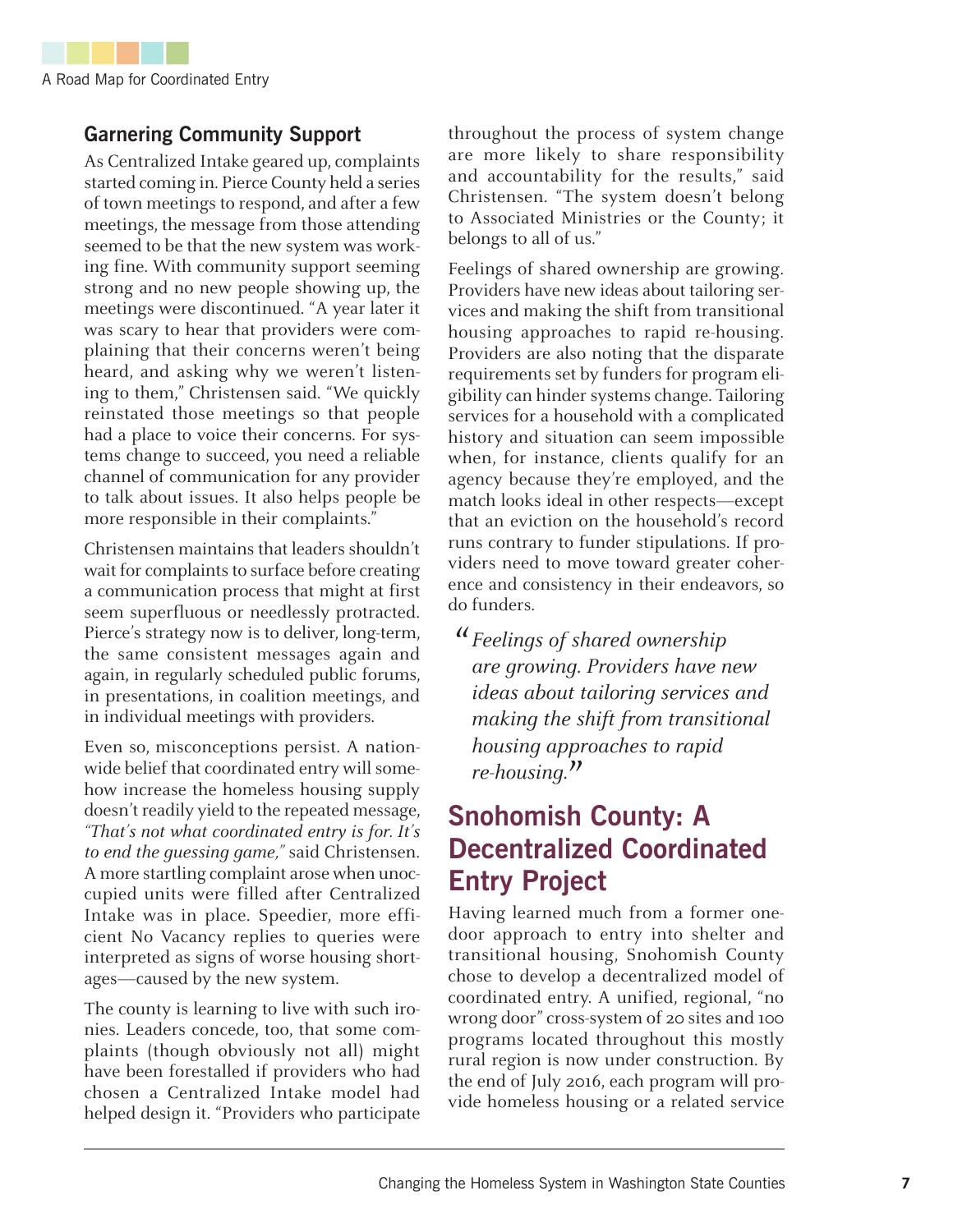such as health care or economic opportunity development, and all programs will share information and collaborate. The flexible continuum of services will be connected practically by the coordinated entry system and philosophically by the common purpose of helping each family achieve optimal selfsufficiency as measured by the Snohomish County Self-sufficiency Matrix.

Optimal self-sufficiency has been a common goal across human services programs and systems in Snohomish for more than 10 years, according to Mary Jane Brell Vujovic, director of strategic initiatives for Workforce Development Council Snohomish County (WDCSC), the agency designated by the county to lead the project. In the absence of this commonly held value it would surely have been harder for disparate providers to join in coordinating so many different moving parts. The coordinated entry pilot project, part of Snohomish County's Investing in Families program, is further reducing the separation and fragmentation of homeless housing and other services.

The county started testing a coordinated entry system in July 2011 at one site and added three more sites during the following year. Ultimately, said Vujovic, Investing in Families was less about housing people than about "how we work together as a community to help people achieve their potential."

### **The 4-Year Pilot: How It Works**

A Memorandum of Understanding was established with partners through which families are referred to the pilot project at participating coordinated entry sites. A family's primary needs are recorded in a standardized screening tool now being pilot-tested. Families with immediate or imminent housing needs are referred to a Housing Resource Specialist to address those needs, followed by referral to a Navigator for assistance with additional needs. Families with complex additional needs are referred to a Navigator

first. The Housing Resource Specialist or Navigator helps the family obtain the right kinds of assistance, including immediate emergency housing if necessary, and conducts a full family assessment.

Then the family works with the Navigator to create a self-sufficiency plan. The family lays out a structured pathway to readiness for participating, with minimum help from subsidies, in as wide an array of essential life activities as possible—employment training, child care, education, budgeting and saving, addressing legal matters, staying healthy, etc. The Navigator guides the family until it is connected to a case manager at a specific agency, who picks up where the Navigator left off. The Navigator remains involved in tracking family progress toward achieving its goals.

When the county had a centralized entry model with one door into the system, said Vujovic, there were 1,200 families and individuals on the waiting list and a one-to-five month wait for housing or shelter. While people waited for housing, services were also on hold. Now "we're turning the dead zone into an opportunity zone," said Vujovic, because (as is happening in Pierce County) coordination between agencies allows people in line for housing to access related services while they wait. "Someone walking through any door in the county system will be able to say, 'These are my issues,' and find what they need and are eligible for, in whatever order it needs to happen." Success in securing help from others breeds confidence in the power to help oneself.

The pilot project started with 75 families and had added 40 more a year later. The families live either in Everett, Snohomish's county seat and largest city, or in Sky Valley, where the city of Monroe and seven smaller towns are strung like loose beads along 34 miles of the Skykomish River. By 2017 the Snohomish continuum of services is projected to have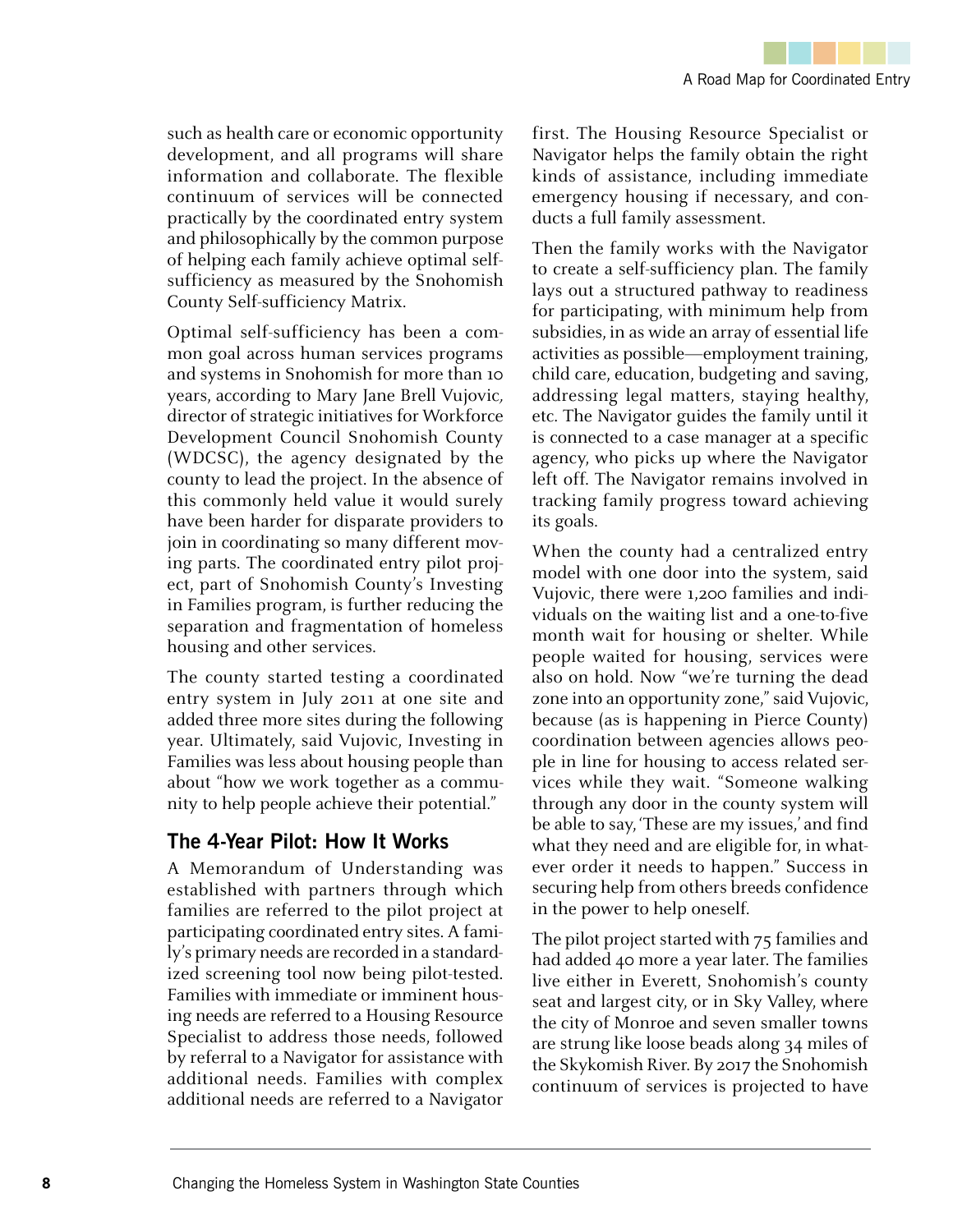A Road Map for Coordinated Entry

the capacity to assist, flexibly and for as long as is necessary, 500 homeless or unstably housed families per year in addition to other populations in similar straits. At this juncture in the pilot project, most homeless families are quickly being moved into permanent or short-term housing instead of experiencing long waits, according to Vujovic, and prevention services are stabilizing the shaky housing situations of families on the brink of homelessness.

"Someone walking through any door in the Snohomish County system will be able to say, 'These are my issues,' and find what they need and are eligible for, in whatever order it needs to happen."

Coordinated entry tools have been integrated into the county's HMIS. Until all providers in the pilot, from homeless housing to mental health program staff, are trained to use the tools, they will fill out paper forms and send them to WDCSC for data entry. The HMIS is being redesigned to incorporate tools and yield reports that will be useful for case management across systems and at multiple levels. Said Vujovic, "We need something like one of the emerging health information technology systems, where everybody including the patient can see what's in it."

### **On the Threshold of Broad Nationwide Solutions**

The Strategic Advisory Coordinating Committee set up to guide planning for systems change in Snohomish County reflects the inclusive range of services on the continuum being tested in the pilot. Members are community leaders not only from government, nonprofit, social service, and workforce development sectors but also from K-12 and higher education. A work group of providers, including representatives from 2-1-1

(Pierce's call system that connects people to essential health and human resources), created the pilot design and mapped projected flows of resources to clients, and a governance structure has been developed to manage the process.

Vujovic has been working with poverty issues since the Nixon presidency. "This is the first time in 40 years I've actually felt we're doing more than fiddle around the margins of systems that are getting more bureaucratic and cumbersome and pretending to be more efficient, but not seeing people as human beings," she said. "It's a chance to have some collective impact on the most pressing problem of our nation."

 $\mu$ This is the first time in 40 years I've actually felt we're doing more than fiddle around the margins of systems that are getting more bureaucratic and cumbersome and pretending to be more efficient, but not seeing people as human beings. It's a chance to have some collective impact on the most pressing problem of our nation."

### **Coordinated Entry in King County**

King County's new coordinated entry and assessment system marks the first major step in a countywide transformation of services to homeless families under its Family Homelessness Initiative. The system, called the Family Housing Connection (FHC), took its shape from years of planning on the part of providers, funders, and county leaders collaborating closely to produce a strong design and effective tools. Catholic Community Services was selected as lead agency for FHC in the fall of 2011, and the system came online in late April, 2012.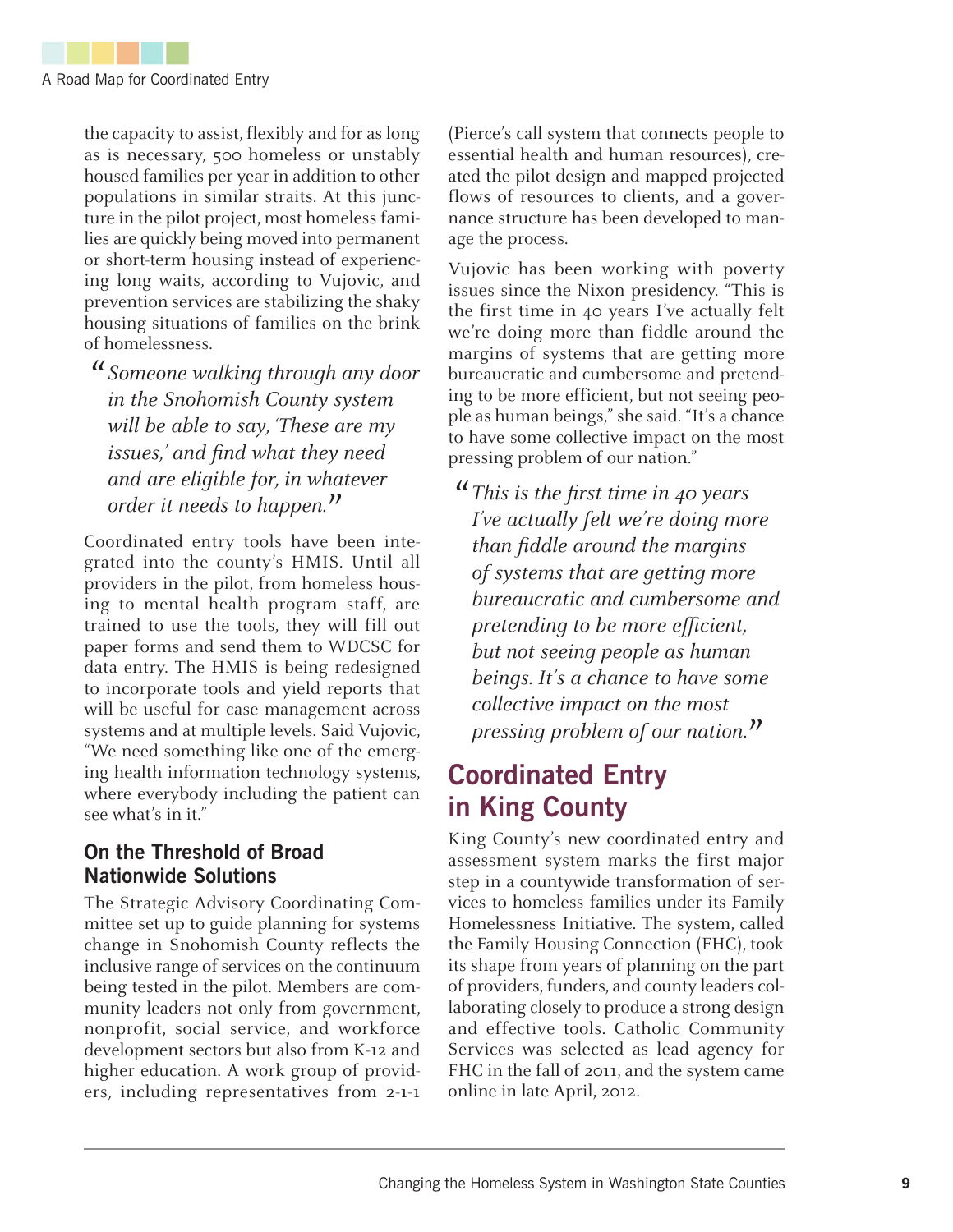A 2-1-1 call center is the centralized access point where phone staff schedule appointments for homeless families to meet in person with FHC specialists for an initial one-hour assessment at one of nine locations throughout the county. When a resource becomes available for a family there is a second assessment, with screening and intake done by the resource provider on-site.

Programs in the system number more than 80, with services ranging from emergency shelter and transitional housing to rapid re-housing, transitional rental assistance, services-enriched housing, and permanent supportive housing. Outreach extends to domestic violence programs and immigrant communities. Enclaves of foreign-born residents are served by FHC team members, many with experience as refugees or immigrants in the county, who are fluent in Amharic, Gurage, Russian, Spanish, Somali, Swahili, and Tigrinya.

### $\mu$ King County's new coordinated entry and assessment system marks the first major step in a countywide transformation of services to homeless families under its Family Homelessness Initiative."

Uniform tools in King County's "Safe Harbors" HMIS system hold and organize all FHC data: appointment bookings, intake and assessment, client demographics, provider profiles, program openings, and the status of each referral. Tool designs were based on research into nationwide best practices followed by input from local providers, said Debbi Knowles, project manager for King County's Family Homelessness Initiative. Uniform strengths-based assessments reveal each family's particular barriers to obtaining and keeping housing and its particular array of needs for specialized services. Adystech, King County's HMIS vendor, uses the county's work as a model of how coordinated entry and assessment can be incorporated into an HMIS system.

### **Ensuring Community Support and Program Effectiveness**

To forestall mistaken or inflated community expectations about what coordinated entry can achieve, all communications from county and FHC leaders have featured statements to the effect that housing capacity for King County families won't increase and wait times won't shorten. The county hosts (and will continue, long-term, to host) feedback meetings with partners every two weeks at rotating venues, which funders sometimes attend, and quarterly meetings with direct service advocates.

There's been no shortage of problems to discuss at the meetings. Until electronic screening, assessment, and referral tools came online almost a month after launch, FHC staff needed first to fill out paper forms and afterward to create electronic documents in the system, which seriously slowed the pace of referrals. FHC posted weekly updates online that acknowledged provider frustrations, apologized for delays, made the causes of the delays transparent, and kept providers abreast of progress made.

The next obstacle was the high rate of agency denials, even for clients who fit stated agency criteria. Occasionally a family had omitted certain information, but more often families were denied because a provider profile or program inventory was inaccurate. An agency would say, for instance, that it accepted families below a certain income level but omit the fact that it didn't accept families with no income at all. Careful honing of agency profiles and inventories is essential, said Knowles, not only to house people quickly and fill vacancies but to keep providers from basing decisions (as too often happened in the past) on a "gut feeling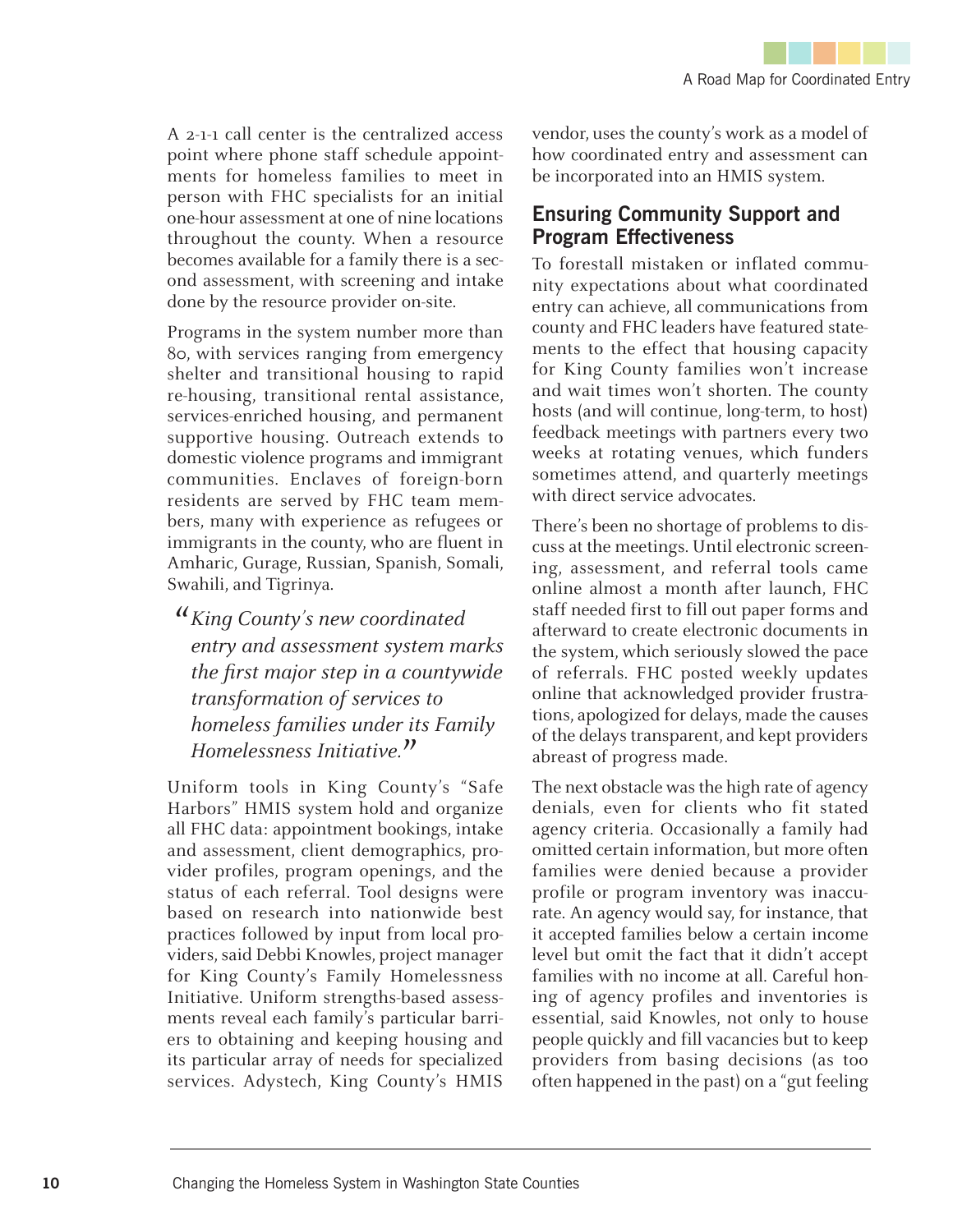about whether a family is 'a good fit for our program.'" Intuitive decisions are now yielding to a systematic emphasis on objectivity, consistency, and fairness, she said.

Knowles is realistic about the pace of progress. "We launched the coordinated entry system in the current world," she said. For now, to keep it moving and buffer some of the anxiety of the 35 participating agencies, the county is approving most of the eligibility criteria. Moving forward, however, the focus will be on rapid-rehousing and be more strengths-based in assessments. For a system to work smoothly and well in the end, Knowles said, "You have to go ahead and start it up," and make corrections as it runs.

### **Early Successes**

Some programs have reduced their screening criteria, said Knowles. Arbitrary shelter swaps have stopped. Some families have been able to avoid shelter stays altogether via FHC's direct referrals to permanent supportive housing and rental assistance. Collaboration is increasing, too. In the past some agencies worked together to coordinate, said Knowles, but when coordination happened it was mainly because some providers had built relationships with other providers. "The relationships weren't systematized, so they changed when staff changed. A good system with good data is helping us do better."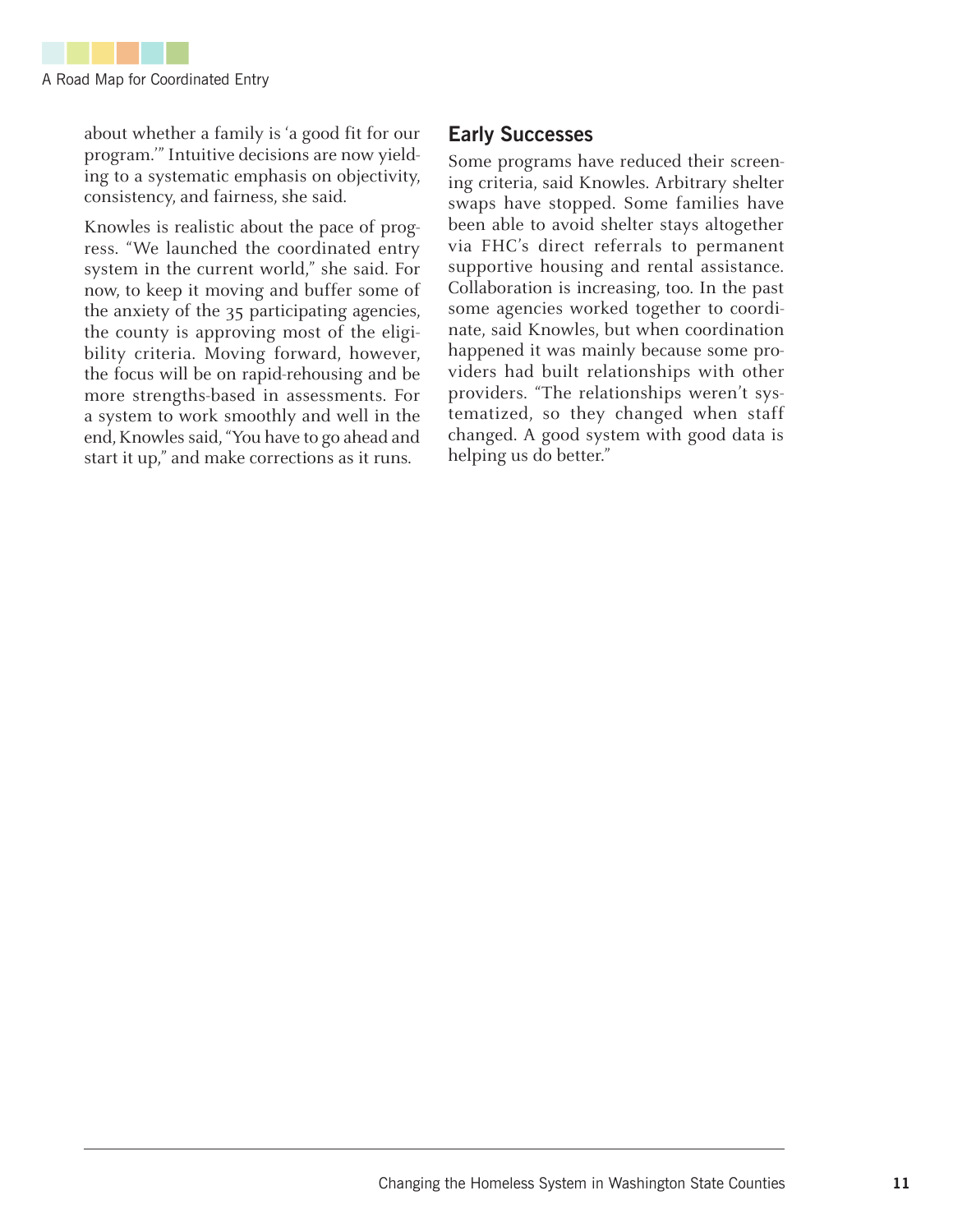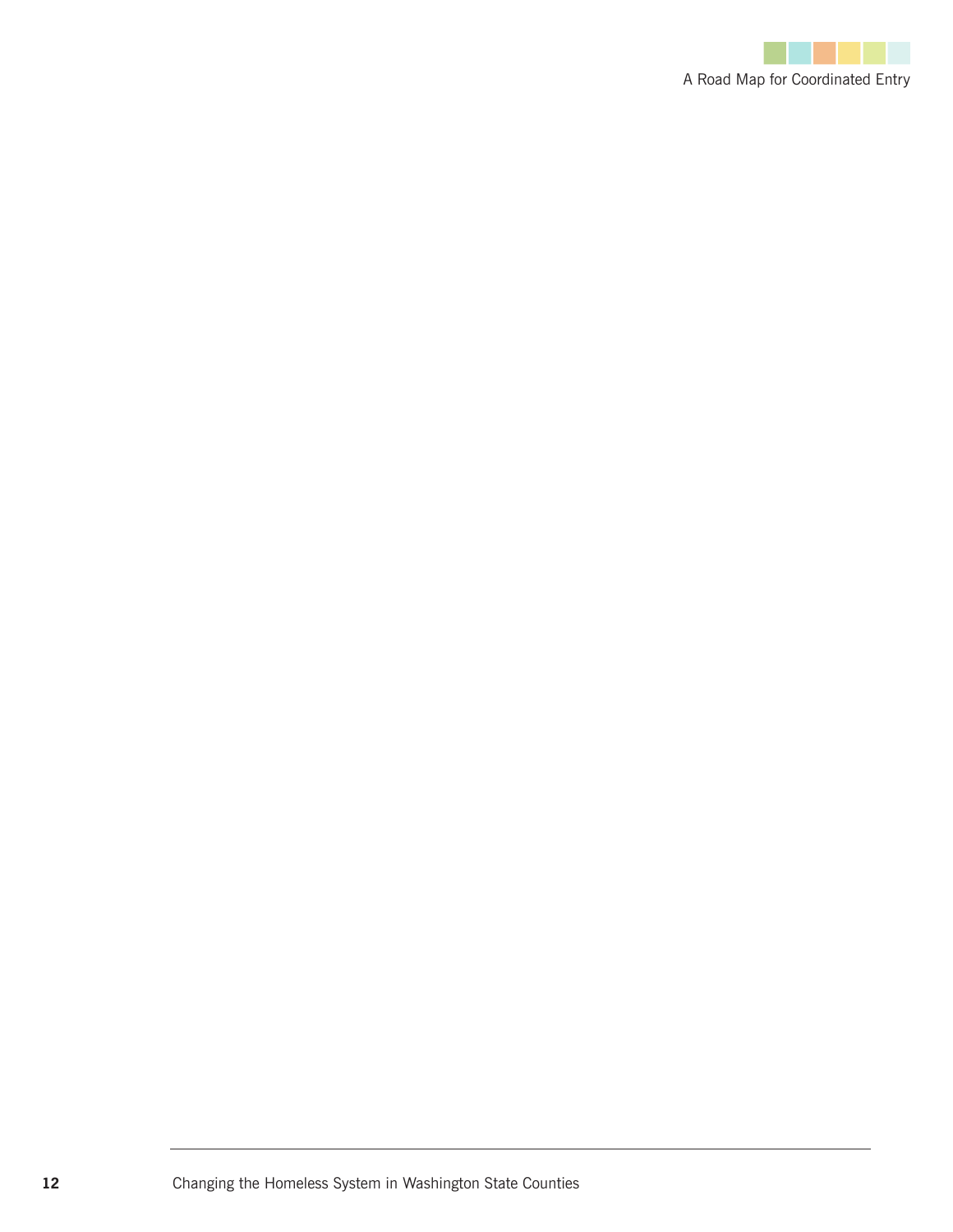## Coordinated Entry in Smaller Washington Counties (Clark, Kitsap, Spokane, Whatcom)

The steps and benefits of implementing a coordinated entry system are roughly similar regardless of county size, as are the universal challenges of persuading people anywhere to change their habitual ways of getting work done. But compared to larger counties, smaller ones can find it easier to comply with the state's directive about implementing coordinated entry by 2014, if only because they have fewer service providers and thus fewer silo walls to break down. Some small counties have even been pioneers.

For decades **Clark County** has had a telephone-based system called the Clearinghouse, using the same intake tool as all homeless housing programs in the community. Client information goes into HMIS. With the help of an assessment coordinator hired this year the system will expand to include prevention efforts, and a work group is creating an assessment tool that will fulfill the demands of diverse programs. In 2012 a variety of agencies will pilot-test the expanded coordinated entry system.

**Kitsap County** launched a coordinated entry system in March, 2012, after several years of using HMIS for sharing client data among all agencies. The Housing Solutions Center does virtually all homeless intakes and initial data collection, then makes referrals to partner agencies. The system has three physical sites using the same assessment tool.

In **Whatcom County**, the existing HMIS turned out to be a useful point of departure for conversations about further collaboration that led to a coordinated entry system. Partner agencies use a common assessment tool in multiple locations, and prevention services are included. Whatcom has seen a 48 percent decrease in chronic homelessness and significant reductions in veteran homelessness since coordinated entry was inaugurated in 2008.

 $\mu$ The steps and benefits of implementing a coordinated entry system are roughly similar regardless of county size, as are the universal challenges of persuading people anywhere to change their habitual ways of getting work done."

In 2011 the city of Spokane convened a committee to plan a coordinated entry system for **Spokane County**. When daunting complexities multiplied, the community settled for a four-month pilot project to evaluate a common assessment tool. Five agencies completed 236 assessments organized around a self-sufficiency matrix, and revisions made the assessment tool more readable and more clearly structured, according to a concluding survey of provider opinions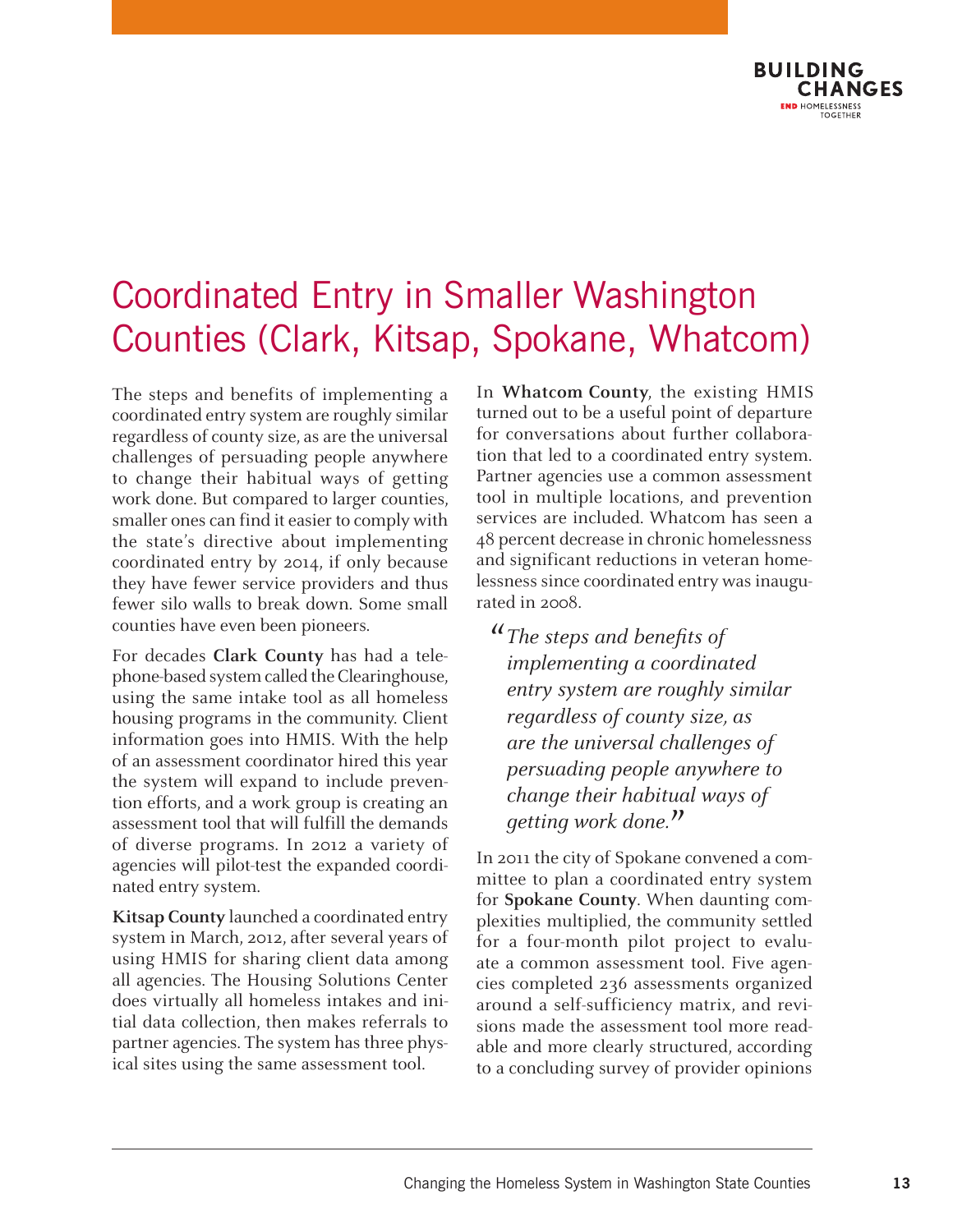compared to a baseline survey. Cindy Algeo and Shane Taylor, executive director and program coordinator, respectively, of Spokane Low Income Housing Consortium (SLIHC), which led the pilot, noted some unexpected rewards of coordination. Participating providers are boosting political will to change the system, by critiquing each other's operations in constructive ways and by airing their concerns about the choices funders make. At this time, the assessment tool is not integrated into HMIS, and it duplicates a few HMIS assessment questions.

Except in Spokane, where the pilot project was funded by the city and a small grant from the Campion Foundation, these counties are funding their coordinated entry systems through a combination of document recording fees, funds from Consolidated Homeless Grants and Community Development Block Grants, and donations.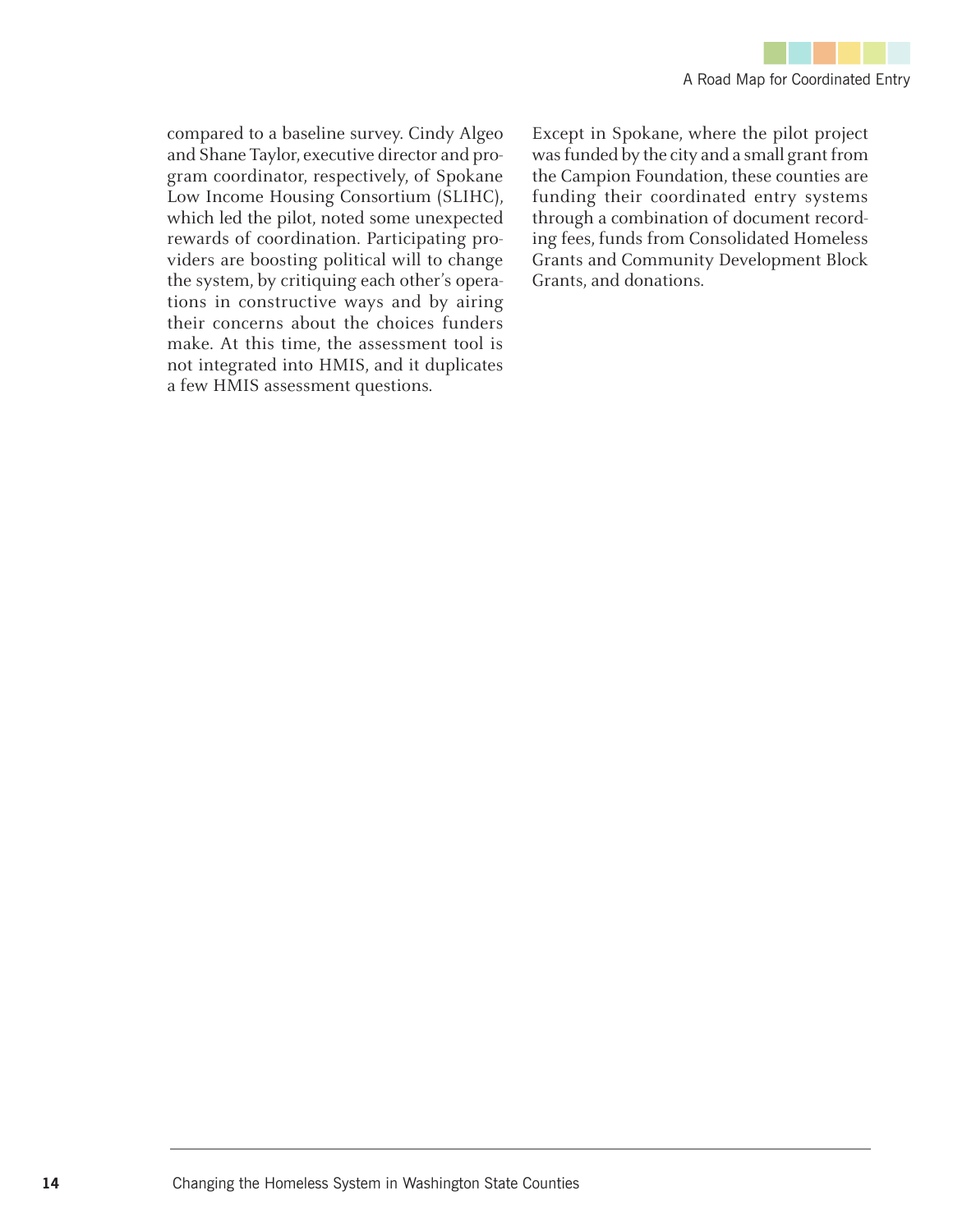

## Evaluation and Looking Ahead

Reliable evaluations of outcomes can be made once a coordinated entry system has been up and running long enough. Even then, economic fluctuations can be more powerful drivers of statistical change, and the impact of one strategy can't be separated out from related strategies employed at the same time. Still, the National Alliance to End Homelessness (NAEH) has encouraged leaders and providers to roughly estimate the success of coordinated entry in their region by asking broad questions. Is it shrinking the numbers of people who become homeless? Is it moving clients more quickly from entry points to success in retaining or gaining permanent housing? Is it reducing repeated descents into homelessness?

Meanwhile, a formal, rigorous five-year evaluation of systems change in the King, Pierce, and Snohomish counties is being conducted by Westat, a national research company located in Rockville, Maryland, in collaboration with state agencies. The evaluation has been funded by the Bill & Melinda Gates Foundation and will assess families at regular intervals each year, evaluate organizations and systems annually via site visits, and compare the cost of supporting a changed homeless housing system with status quo costs. It will also evaluate the role of Building Changes and the Gates Foundation in the systems change effort.

To speed and guide the development of coordinated entry around Washington state so that all applicants for state Consolidated Housing Grants will be eligible by 2014 as required by the state Department of Commerce, Building Changes is developing a toolkit that can be adapted to any community's specific needs. The contents will offer a variety of practical suggestions about the kinds of things to look for in a coordinated entry system, diverse approaches to building it, and what communities are saying about steps that work and don't work in rural vs. urban areas. The toolkit will expand on materials the organization has been sharing through conference presentations, webinars, and consultations at individual sites around the state.

Building Changes hopes that Washington counties creating different models of coordinated entry will inspire and guide other communities in search of promising practices to adopt and adapt to their own circumstances.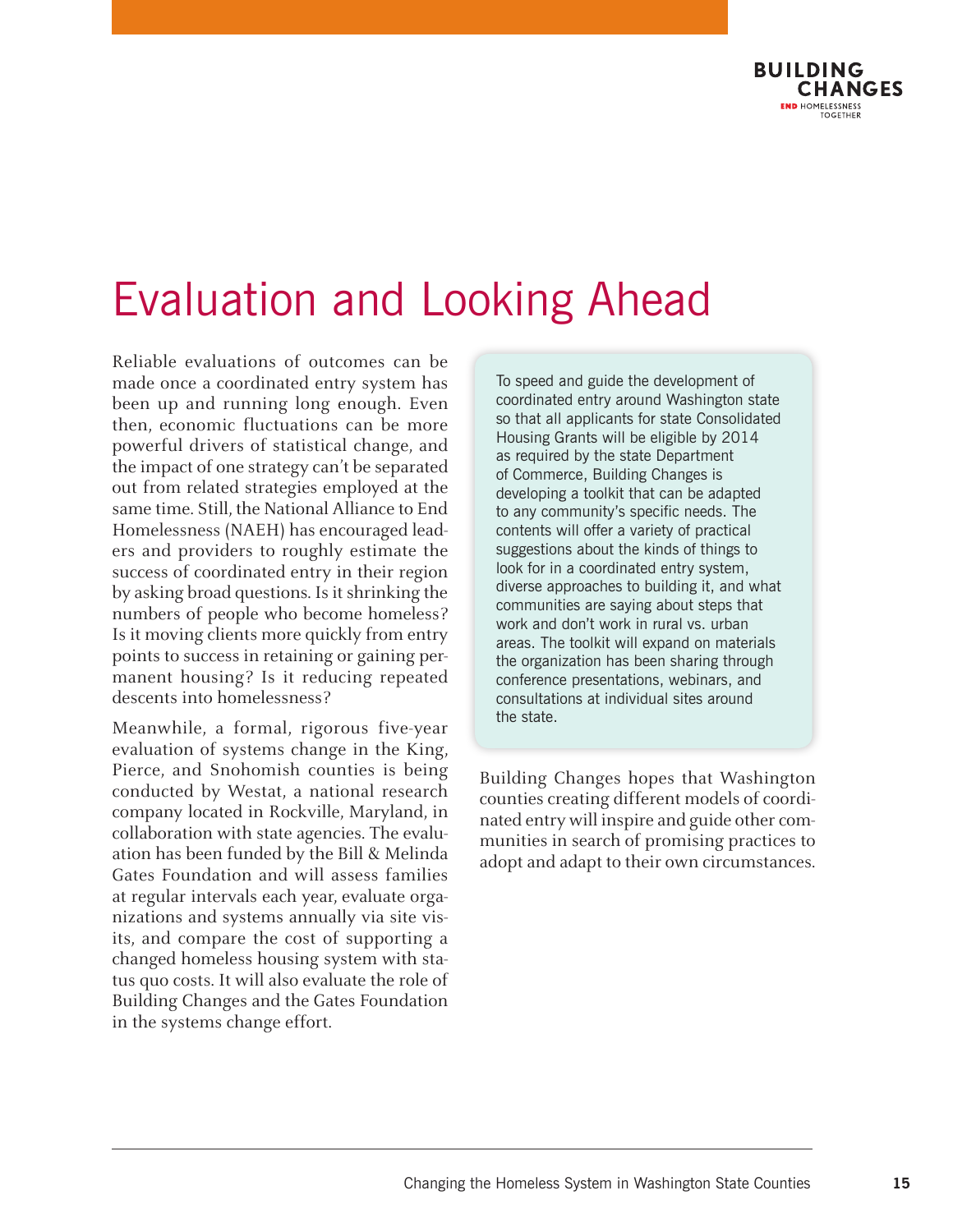#### **Acknowledgments**

Building Changes would like to thank the following individuals for their contributions to this paper:

Cindy Algeo, *Executive Director, Spokane Low Income Housing Consortium*

S. Troy Christensen, *Homeless Programs Administrator, Pierce County Department of Community Connections*

Tedd Kelleher, *Manager, Homeless Housing Assistance, Washington State Department of Commerce*

Debbi Knowles, *Project Manager, Family Homelessness Initiative, King County Department of Community and Human Services*

Judy Lightfoot, *Writer*

Shane Taylor, *Program Coordinator, Spokane Low Income Housing Consortium*

Mary Jane Brell Vujovic, *Director of Strategic Initiatives, Workforce Development Council Snohomish County* 

#### **Building Changes' Staff**

Alice Shobe, *Executive Director* Kari Murphy, *Homeless Programs Specialist* Emily Nolan, *Director of Programs* Mark Putnam, *Director of Strategic Initiatives*